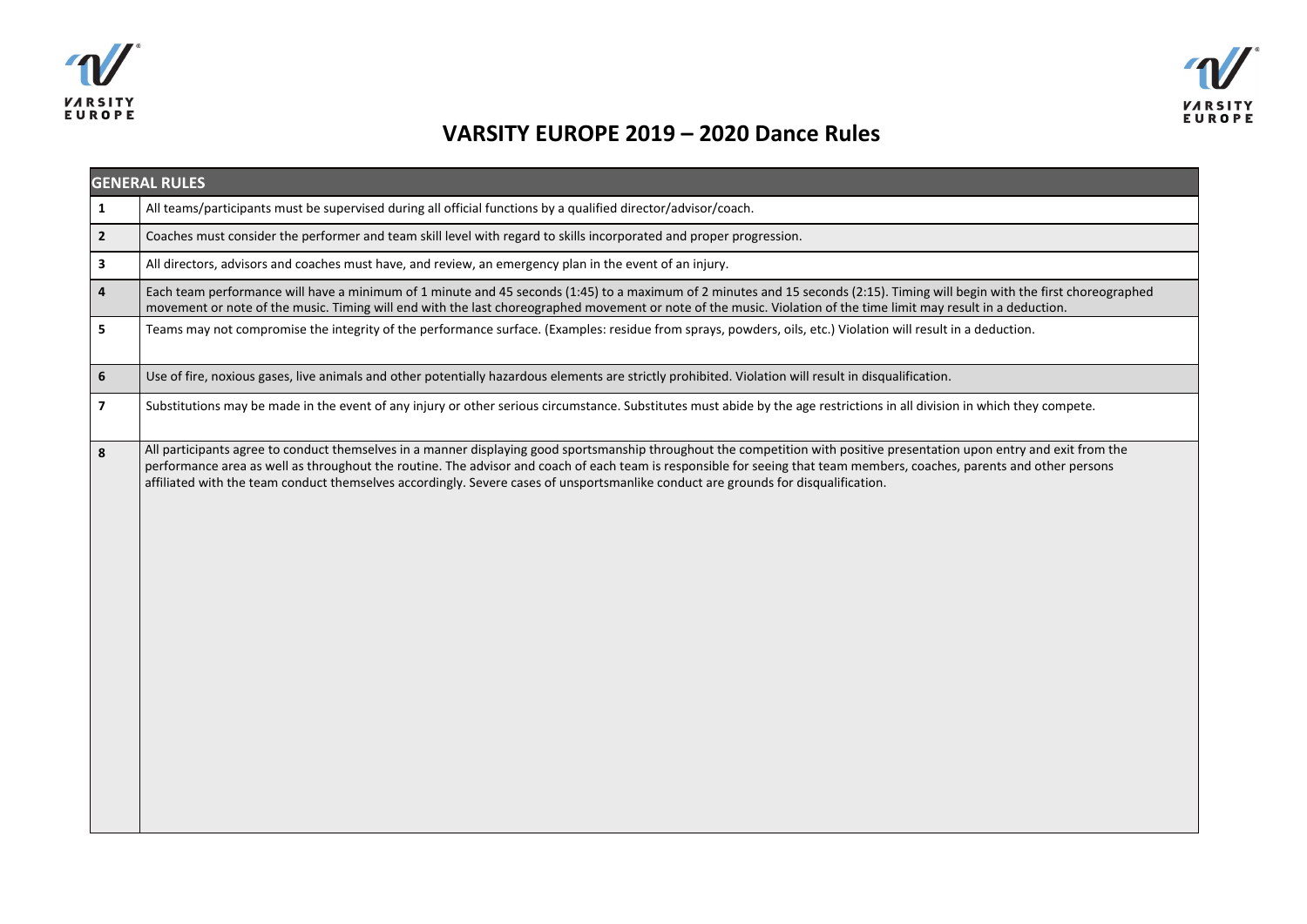



## **VARSITY EUROPE 2019 – 2020 Dance Rules**

| <b>CHOREOGRAPHY, MUSIC, and COSTUMING</b> |                                                                                                                                                                                                                                                                                                                                                                                                                                                               |  |
|-------------------------------------------|---------------------------------------------------------------------------------------------------------------------------------------------------------------------------------------------------------------------------------------------------------------------------------------------------------------------------------------------------------------------------------------------------------------------------------------------------------------|--|
|                                           | Suggestive, offensive, or vulgar choreography, costuming, makeup, and/or music are inappropriate for family audiences and therefore lack overall audience appeal. This may affect the<br>judges' overall impression and/or score of the routine. Vulgar or suggestive choreography is defined as any movement implying<br>something improper or indecent, appearing offensive or sexual in content, and/or relaying lewd or profane gestures or implications. |  |
| $\overline{2}$                            | All choreography should be age appropriate.                                                                                                                                                                                                                                                                                                                                                                                                                   |  |
| 3                                         | Every effort should be made to ensure that the lyrics of the music are appropriate for all audience members.                                                                                                                                                                                                                                                                                                                                                  |  |
| 4                                         | Performing in socks and/or footed tights, high heels, roller skates, roller blades or any other footwear that is inappropriate for the sport is not allowed. If in doubt please contact the IASF<br>Rules Committee for prior approval.                                                                                                                                                                                                                       |  |
| 5                                         | Jewelry as part of a costume is allowed.                                                                                                                                                                                                                                                                                                                                                                                                                      |  |
| 6                                         | All costuming should be secure. Costume malfunctions resulting in team members being exposed may be grounds for<br>disqualification.                                                                                                                                                                                                                                                                                                                          |  |
|                                           | INo cheers or chants allowed.                                                                                                                                                                                                                                                                                                                                                                                                                                 |  |
| <b>PROPS</b>                              |                                                                                                                                                                                                                                                                                                                                                                                                                                                               |  |
|                                           | Free standing props are not allowed. Use of parts of a costume (costume elements such as a necklace, jacket, hat, poms, etc.) are allowed and may be used and discarded.                                                                                                                                                                                                                                                                                      |  |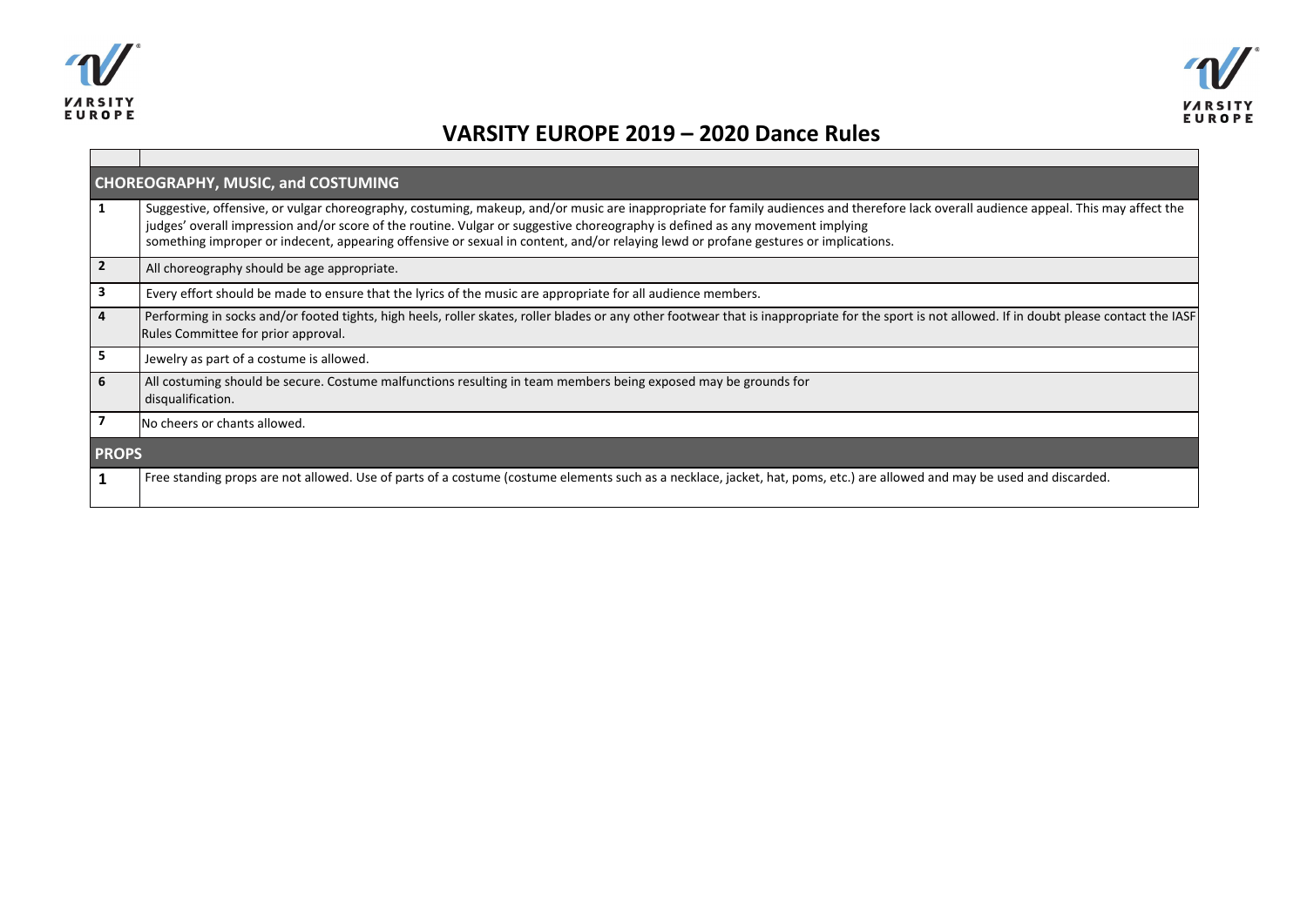## **Junior & Senior Rules**

|                                | * Blue denotes additional restriction or rule specific to Pom category                                                                   |  |  |  |
|--------------------------------|------------------------------------------------------------------------------------------------------------------------------------------|--|--|--|
| <b>EXECUTED BY ONE ATHLETE</b> |                                                                                                                                          |  |  |  |
|                                | Tumbling and Aerial Street Style Skills are allowed, but not required in all divisions with the following limitations:                   |  |  |  |
| $1*$                           | <b>Inverted Skills:</b>                                                                                                                  |  |  |  |
|                                | a. Non airborne skills are allowed. (Example: Headstand)                                                                                 |  |  |  |
|                                | b. Airborne skills with hand support that land in a perpendicular inversion or shoulder inversion are allowed.                           |  |  |  |
|                                | c. Inverted Skills: Airborne inverted skills with hand support are not allowed while holding poms.                                       |  |  |  |
| $\overline{2}$                 | Skills with hip over head rotation:                                                                                                      |  |  |  |
|                                | a. With hand support must use free hand(s) for the supporting hand(s). (Exception: Forward rolls and backward rolls are allowed).        |  |  |  |
|                                | b. Non airborne skills are allowed.                                                                                                      |  |  |  |
|                                | c. Airborne skills with hand support are allowed provided they are limited to two consecutive hip over head rotation skills.             |  |  |  |
|                                | d. Airborne skills without hand support are allowed provided all of the following:                                                       |  |  |  |
|                                | Involves no more than one twisting transition.<br>İ.                                                                                     |  |  |  |
|                                | May not connect to another skill that is airborne with hip over head rotation without hand support.<br>ii.                               |  |  |  |
|                                | iii. Are limited to two consecutive hip over head rotation skills.                                                                       |  |  |  |
| 3                              | Simultaneous tumbling over or under another athlete that includes hip over head rotation by both performers is not allowed.              |  |  |  |
| 4                              | Only drops to the shoulder, back or seat are permitted provided the height of the airborne athlete does not exceed hip level.            |  |  |  |
|                                | (Clarification: Drops directly to the knee, thigh, front or head are not allowed).                                                       |  |  |  |
| $5*$                           | a. Landing in a push up position may involve any jump.                                                                                   |  |  |  |
|                                | a. Landing in a push up position onto the performance surface from a jump in which the legs are in front of the body and swing behind is |  |  |  |
|                                | not allowed while holding poms.                                                                                                          |  |  |  |
|                                | EXECUTED BY GROUPS OR PAIRS - Lifts and Partnering are allowed, but not required in all divisions with the following limitations:        |  |  |  |
| $\mathbf{1}$                   | A Supporting Athlete does not have to maintain contact with the performance surface provided the height of the skill does not exceed     |  |  |  |
|                                | shoulder level.                                                                                                                          |  |  |  |
| $2*$                           | At least one Supporting Athlete must maintain contact with the Executing Athlete(s) throughout the entire skill above head               |  |  |  |
|                                | level: Exception: When an Executing Athlete is supported by a single Supporting Athlete they may be released at any level                |  |  |  |
|                                | provided:<br>a. The Executing Athlete does not pass through an inverted position after the release.                                      |  |  |  |
|                                | b. The Executing Athlete is either caught or supported to the performance surface by one or more Supporting Athletes.                    |  |  |  |
|                                |                                                                                                                                          |  |  |  |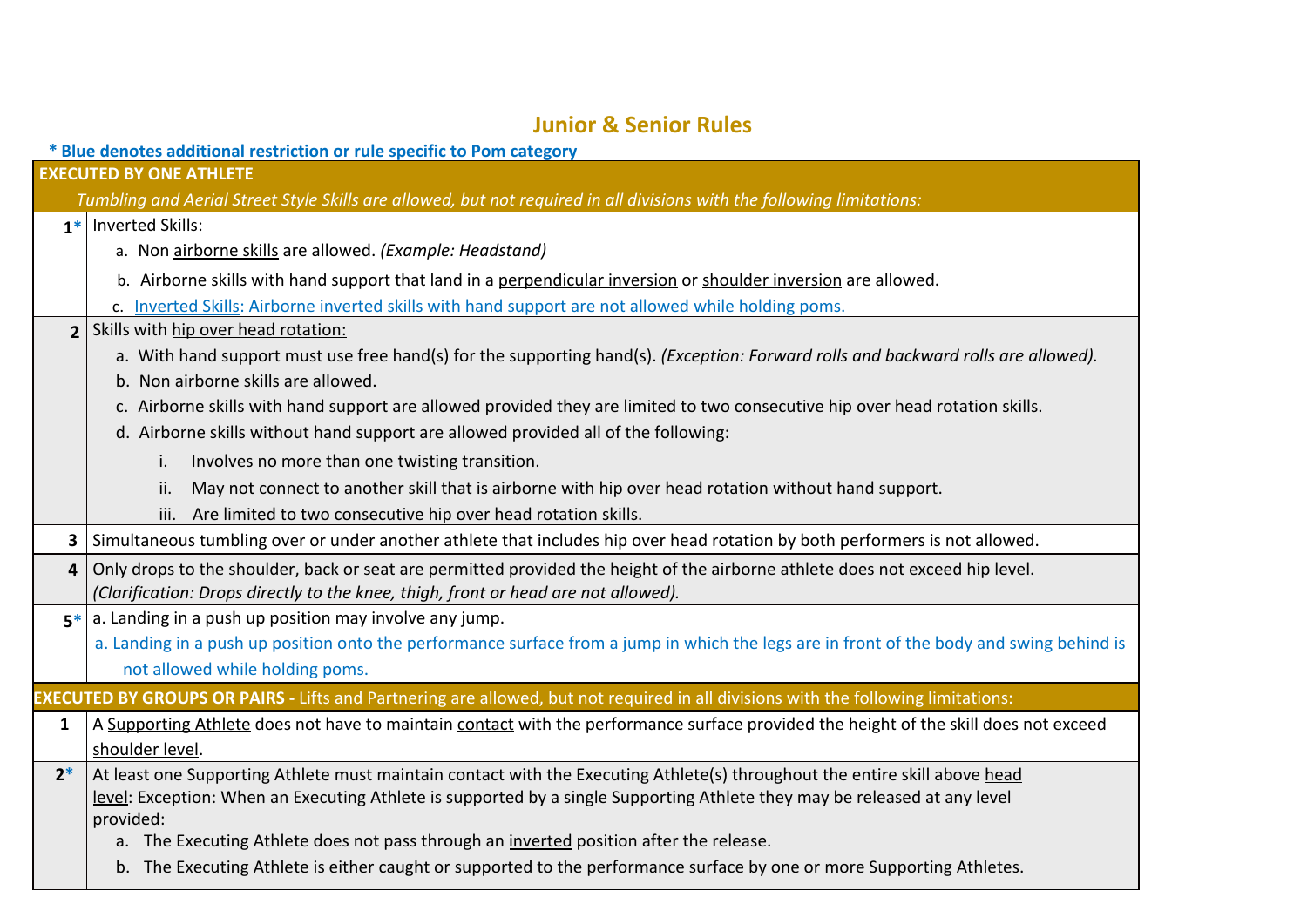|      | c. The Executing Athlete is not caught in a prone position.                                                                                    |
|------|------------------------------------------------------------------------------------------------------------------------------------------------|
|      | d In addition to a, b & c, all Supporting Athlete(s) must have hands free for the duration of the skill to aid in the                          |
|      | support/catch/release.                                                                                                                         |
| 3    | Hip over head rotation of the Executing Athlete(s) is allowed provided contact between the Executing Athlete and at least one                  |
|      | Supporting Athlete(s) must be maintained until the Executing Athlete returns to the performance surface or is returning to the upright         |
|      | position.                                                                                                                                      |
| 4    | A Vertical Inversion is allowed provided:                                                                                                      |
|      | a. Contact between the Executing Athlete and at least one Supporting Athlete(s) must be maintained until the Executing Athlete                 |
|      | returns to the performance surface or is returning to the upright position.                                                                    |
|      | When the height of the Executing Athlete's shoulders exceeds shoulder level there is at least one additional performer to spot<br>b.           |
|      | who                                                                                                                                            |
|      | does not bear the weight of the Executing Athlete. (Clarification: When there are 3 Supporting Athletes an additional spot is not required).   |
|      | DISMOUNTS-EXECUTED BY GROUPS OR PAIRS- Dismounts to the performance surface (Clarification: Released skills may be assisted but not required): |
| $1*$ | An Executing Athlete may jump, leap, step or push off a Supporting Athlete(s) provided:                                                        |
|      | a. At least one part of the Executing Athlete's body is at or below head level at the highest point of the released skill.                     |
|      | The highest point of the released skill does not elevate the Executing Athlete's hips above head level.<br>a.                                  |
|      | The Executing Athlete may not pass through the prone or inverted position after the release.<br>$b_{1}$                                        |
| $2*$ | A Supporting Athlete(s) may toss an Executing Athlete provided:                                                                                |
|      | a. At least one part of the Executing Athlete's body is at or below head level at the highest point of the released skill.                     |
|      |                                                                                                                                                |
|      | The highest point of the released skill does not elevate the Executing Athlete's hips above head level.<br>a.                                  |
|      | The Executing Athlete may be supine or inverted when released but s/he must land on their foot/feet.<br>b.                                     |
|      | The Executing Athlete may not be supine or inverted when released.<br>b.                                                                       |
|      | The Executing Athlete may not pass through an inverted position after release.<br>c.                                                           |
|      | c. The Executing Athlete may not pass through a prone or inverted position after release.                                                      |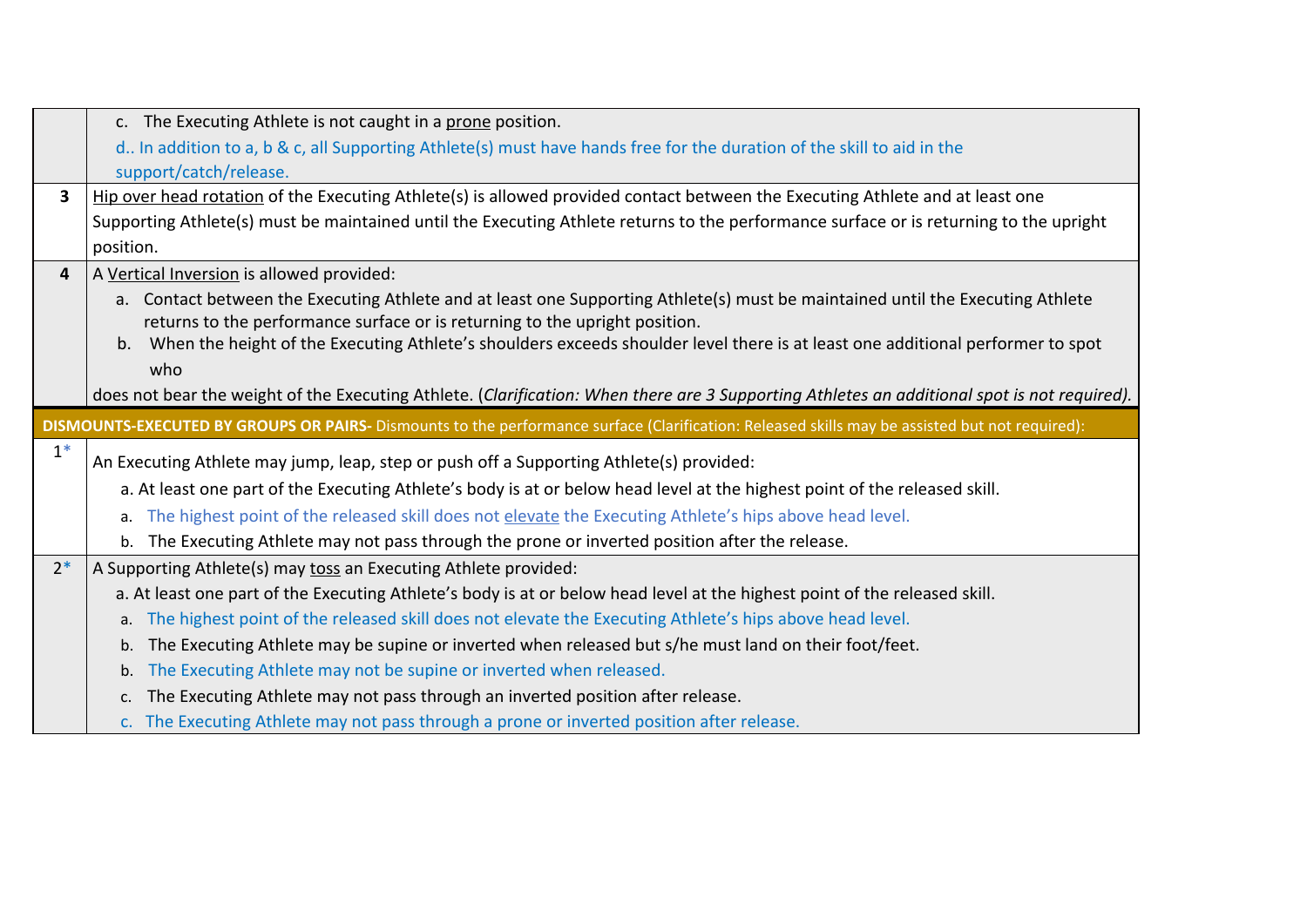## **Peewee Divisions**

**\* Blue denotes additional restriction or rule specific to Pom category**

| <b>EXECUTED BY ONE ATHLETE</b> |                                                                                                                                                                                                                     |  |
|--------------------------------|---------------------------------------------------------------------------------------------------------------------------------------------------------------------------------------------------------------------|--|
|                                | Tumbling and Aerial Street Style Skills are allowed, but not required in all divisions with the following limitations:                                                                                              |  |
| $1^*$                          | Inverted skills:                                                                                                                                                                                                    |  |
|                                | Non airborne skills are allowed. (Example: headstand)<br>a.                                                                                                                                                         |  |
|                                | Airborne skills with or without hand support that land in a perpendicular inversion or shoulder inversion are not allowed.<br>b.<br>(Clarification: may not have <i>airborne</i> backward momentum in the approach) |  |
|                                | Inverted Skills: Airborne inverted skills with hand support are not allowed while holding poms.<br>C.                                                                                                               |  |
| $\overline{2}$ .               | Skills with hip-over-head rotation:                                                                                                                                                                                 |  |
|                                | a. With hand support are not allowed while holding poms/props in supporting hand(s). (Exception: forward rolls and backward<br>rolls are allowed)                                                                   |  |
|                                | Non airborne skills are allowed.<br>b.                                                                                                                                                                              |  |
|                                | Airborne skills with hand support are allowed provided:                                                                                                                                                             |  |
|                                | i. Are limited to two consecutive hip-over-head rotation skills.                                                                                                                                                    |  |
|                                | ii. It is not airborne in approach but may be airborne in the descent. (Clarification: in the approach the hands must touch the<br>ground before the feet leave the ground.)                                        |  |
|                                | d. Airborne skills without hand support are not allowed. (Exception: gerial cartwheel that is not connected to any other skill with hip                                                                             |  |
|                                | over head rotation)                                                                                                                                                                                                 |  |
| 3.                             | Simultaneous tumbling over or under another athlete that includes hip-over-head rotation by both athletes is not allowed.                                                                                           |  |
| 4.                             | Drops to the knee, thigh, back, shoulder, seat, front or head onto the performing surface are not allowed unless the athlete first bears                                                                            |  |
|                                | weight on the hand(s) or foot/feet.                                                                                                                                                                                 |  |
| 5.                             | a. Landing in a push up position may involve any jump.                                                                                                                                                              |  |
|                                | a. Landing in a push up position onto the performance surface from a jump in which the legs are in front of the body and swing behind is not<br>allowed while holding poms.                                         |  |